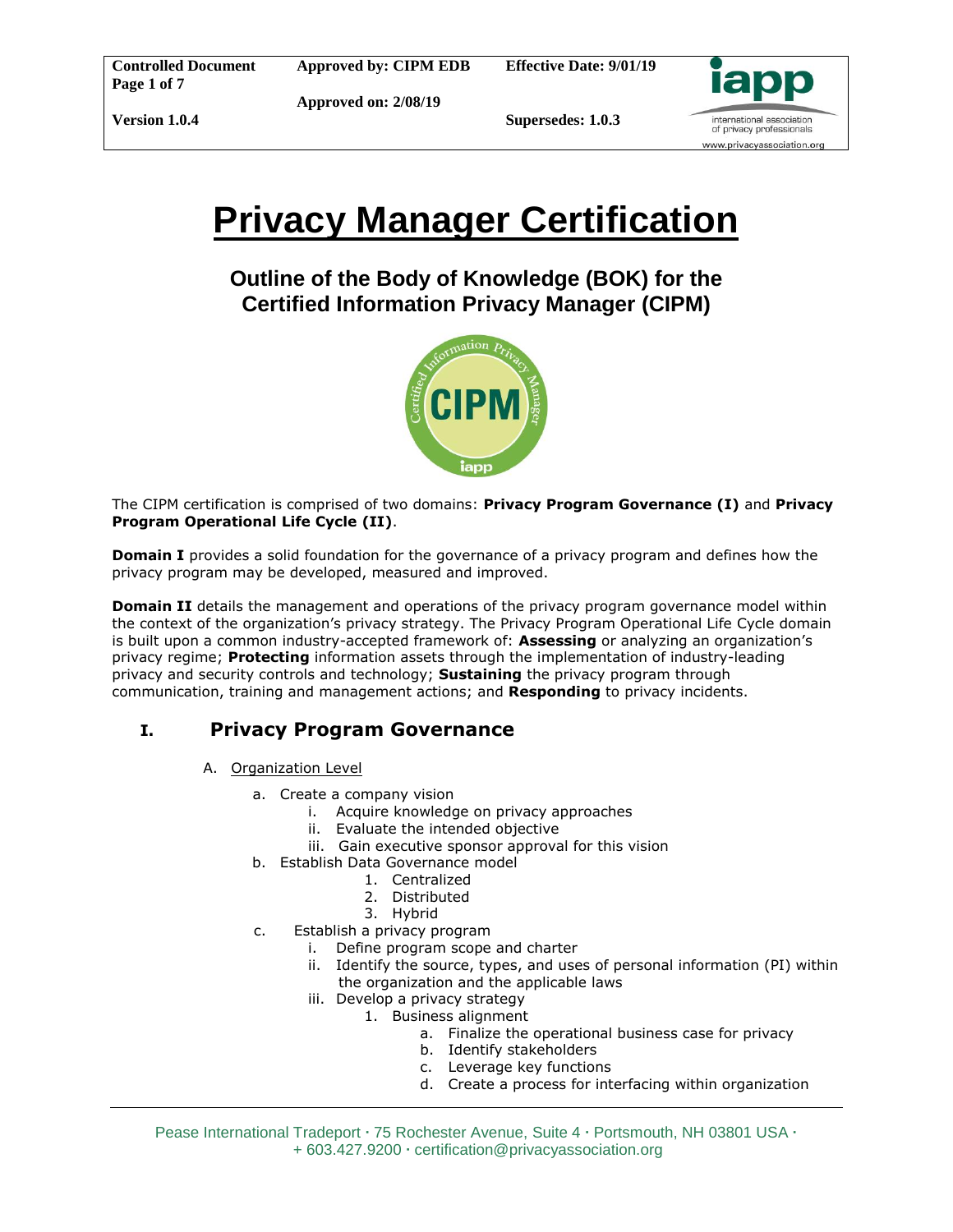**Supersedes: 1.0.3**



- e. Align organizational culture and privacy/data protection objectives
- f. Obtain funding/budget for privacy and the privacy team
- 2. Develop a data governance strategy for personal information (collection, authorized use, access, destruction)
- 3. Plan inquiry/complaint handling procedures (customers, regulators, etc.)
- d. Structure the privacy team
	- i. Establish the organizational model, responsibilities and reporting structure appropriate to the size of the organization
		- 1. Large organizations
			- a. Chief privacy officer
			- b. Privacy manager
			- c. Privacy analysts
			- d. Business line privacy leaders
			- e. "First responders"
		- 2. Small organizations/sole data protection officer (DPO) including when not only job
	- ii. Designate a point of contact for privacy issues
	- iii. Establish/endorse the measurement of professional competency

#### B. Develop the Privacy Program Framework

- a. Develop organizational privacy policies, standards and/or guidelines
- b. Define privacy program activities
	- i. Education and awareness
	- ii. Monitoring and responding to the regulatory environment
	- iii. Internal policy compliance
	- iv. Data inventories, data flows, and classification
	- v. Risk assessment (Privacy Impact Assessments [PIAs]) (e,g., DPIAs etc.)
	- vi. Incident response and process, including jurisdictional regulations
	- vii. Remediation
	- viii. Program assurance, including audits
- C. Implement the Privacy Program Framework
	- a. Communicate the framework to internal and external stakeholders
	- b. Ensure continuous alignment to applicable laws and regulations to support the development of an organizational privacy program framework
		- i. Understand when national laws and regulations apply (e.g. GDPR, CCPA)
		- ii. Understand when local laws and regulations apply
		- iii. Understand penalties for noncompliance with laws and regulations
		- iv. Understand the scope and authority of oversight agencies (e.g., Data Protection Authorities, Privacy Commissioners, Federal Trade Commission, etc.)
		- v. Understand privacy implications of doing business with or basing operations in countries with inadequate, or without, privacy laws
		- vi. Maintain the ability to manage a global privacy function
		- vii. Maintain the ability to track multiple jurisdictions for changes in privacy law
		- viii. Understand international data sharing arrangement agreements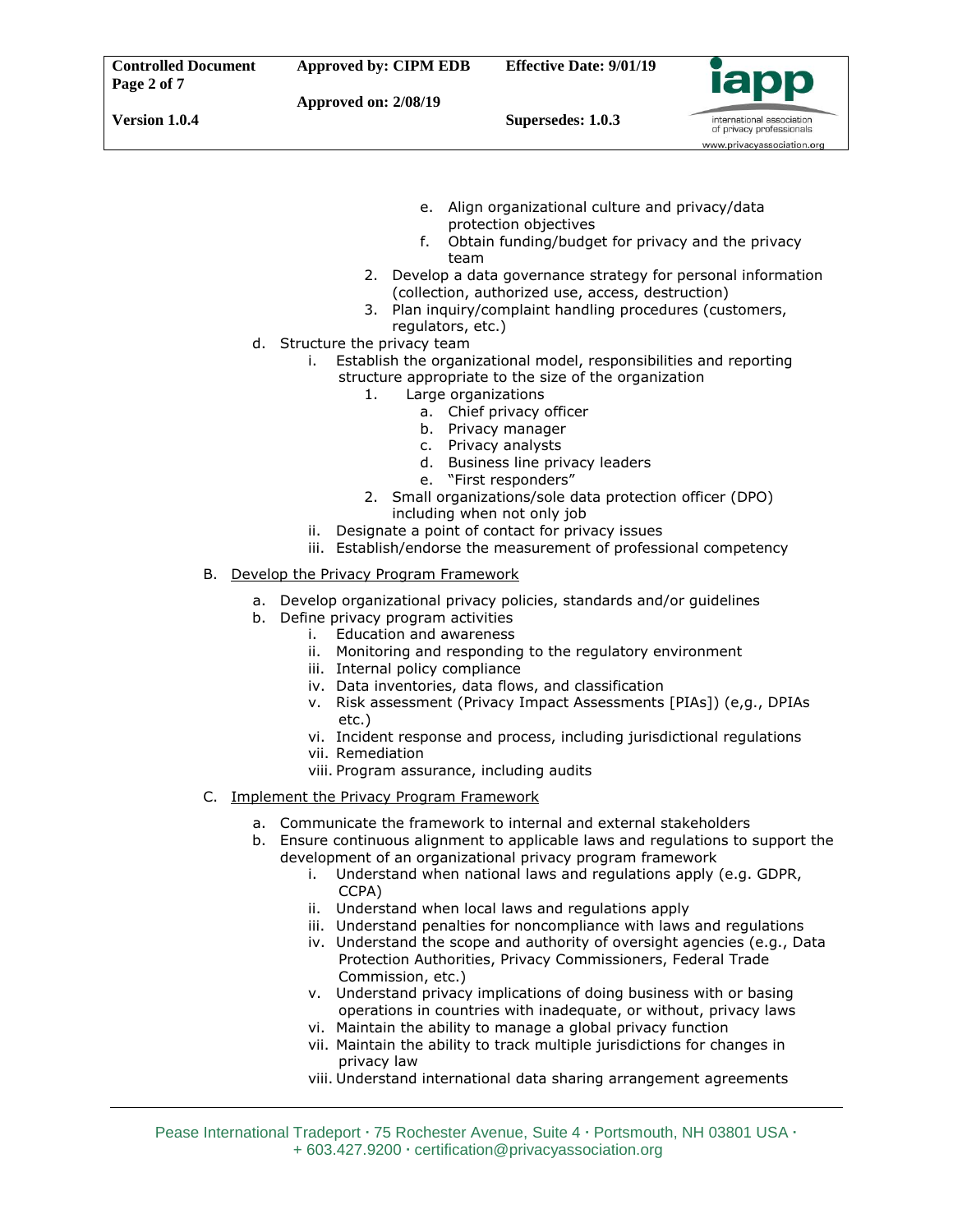

**Supersedes: 1.0.3**

international association of privacy professionals www.privacyassociation.org

#### D. Metrics

- a. Identify intended audience for metrics
- b. Define reporting resources
- c. Define privacy metrics for oversight and governance per audience
	- i. Compliance metrics (examples, will vary by organization)
		- 1. Collection (notice)
		- 2. Responses to data subject inquiries
		- 3. Use
		- 4. Retention
		- 5. Disclosure to third parties
		- 6. Incidents (breaches, complaints, inquiries)
		- 7. Employees trained
		- 8. PIA metrics
		- 9. Privacy risk indicators
		- 10. Percent of company functions represented by governance mechanisms
		- ii. Trending
		- iii. Privacy program return on investment (ROI)
		- iv. Business resiliency metrics
		- v. Privacy program maturity level
		- vi. Resource utilization
- d. Identify systems/application collection points

### **II. Privacy Operational Life Cycle**

- A. Assess Your Organization
	- a. Document current baseline of your privacy program
		- i. Education and awareness
			- ii. Monitoring and responding to the regulatory environment
			- iii. Internal policy compliance
			- iv. Data, systems and process assessment
				- 1. Map data inventories, flows and classification
				- 2. Create "record of authority" of systems processing personal information within the organization
				- 3. Map and document data flow in systems and applications
				- 4. Analyze and classify types and uses of data
			- v. Risk assessment (PIAs, etc.)
			- vi. Incident response
			- vii. Remediation
			- viii. Determine desired state and perform gap analysis against an accepted standard or law (including GDPR)
			- ix. Program assurance, including audits
	- b. Processors and third-party vendor assessment
		- i. Evaluate processors and third-party vendors, insourcing and
			- outsourcing privacy risks, including rules of international data transfer
				- 1. Privacy and information security policies
				- 2. Access controls
				- 3. Where personal information is being held
				- 4. Who has access to personal information
		- ii. Understand and leverage the different types of relationships 1. Internal audit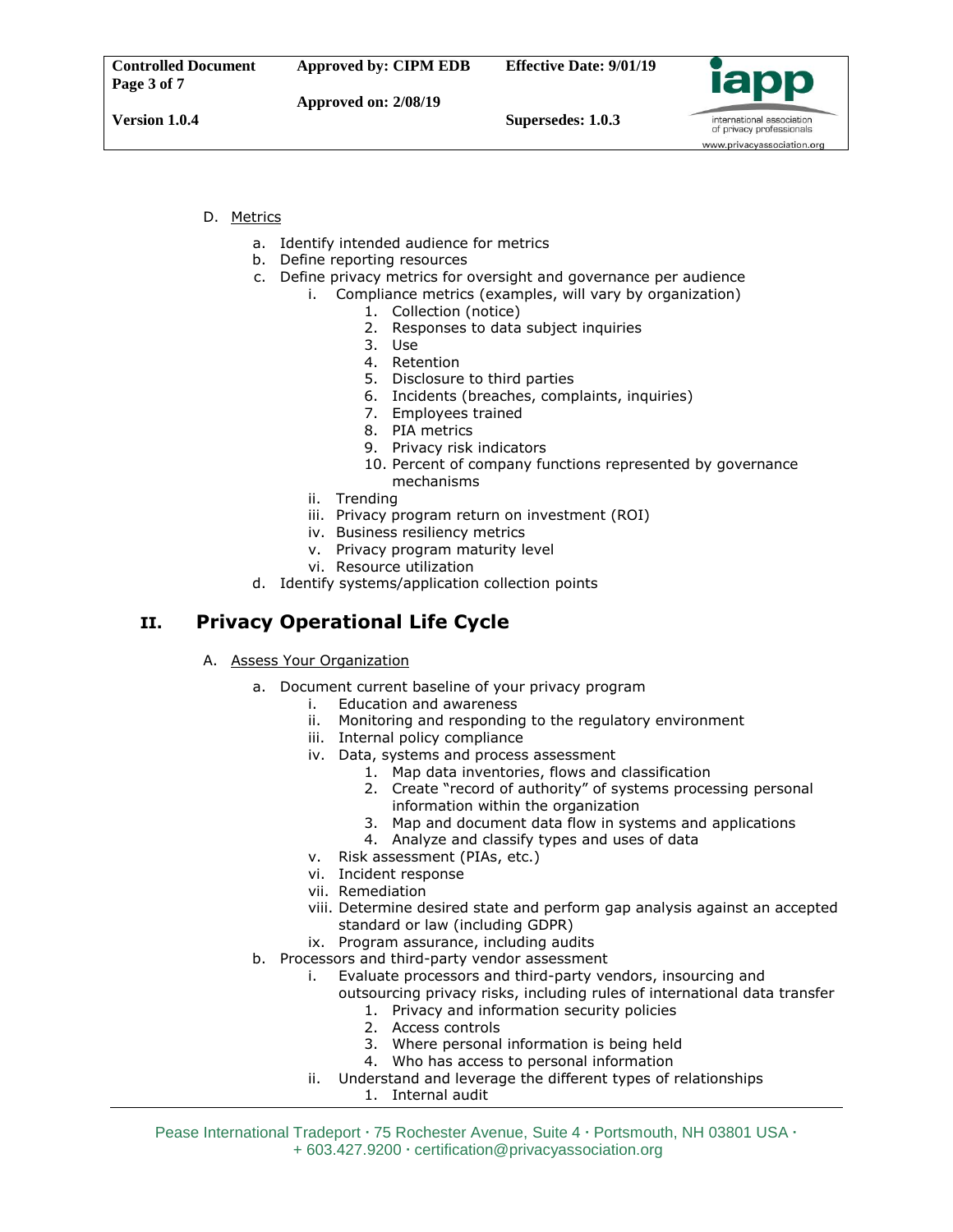

international association of privacy professionals www.privacyassociation.org

**Version 1.0.4**

**Approved on: 2/08/19 Supersedes: 1.0.3**

- 
- 2. Information security
- 3. Physical security
- 4. Data protection authority
- iii. Risk assessment
	- 1. Type of data being outsourced
	- 2. Location of data
	- 3. Implications of cloud computing strategies
	- 4. Legal compliance
	- 5. Records retention
	- 6. Contractual requirements (incident response, etc.)
	- 7. Establish minimum standards for safeguarding information
- iv. Contractual requirements
- v. Ongoing monitoring and auditing
- c. Physical assessments
	- i. Identify operational risk
		- 1. Data centers and offices
		- 2. Physical access controls
		- 3. Document destruction
		- 4. Media sanitization and disposal (e.g., hard drives, USB/thumb drives, etc.)
		- 5. Device forensics
		- 6. Device security (e.g., mobile devices, Internet of Things (IoT), geo-tracking, imaging/copier hard drive security controls)
- d. Mergers, acquisitions and divestitures
	- i. Due diligence
	- ii. Risk assessment
- e. Conduct analysis and assessments, as needed or appropriate
	- i. Privacy Threshold Analysis (PTAs) on systems, applications and processes
	- ii. Privacy Impact Assessments (PIAs)
		- 1. Define a process for conducting Privacy Impact Assessments
			- a. Understand the life cycle of a PIA
				- b. Incorporate PIA into system, process, product life cycles

- B. Protect
	- a. Data life cycle and governance (creation to deletion)
	- b. Information security practices
		- i. Access controls for physical and virtual systems
			- 1. Access control on need to know
			- 2. Account management (e.g., provision process)
			- 3. Privilege management
			- ii. Technical security controls
		- iii. Implement appropriate administrative safeguards
	- c. Privacy by Design
		- i. Integrate privacy throughout the system development life cycle (SDLC)
		- ii. Establish privacy gates as part of the system development framework
- C. Sustain
	- a. Measure
		- i. Quantify the costs of technical controls
		- ii. Manage data retention with respect to the organization's policies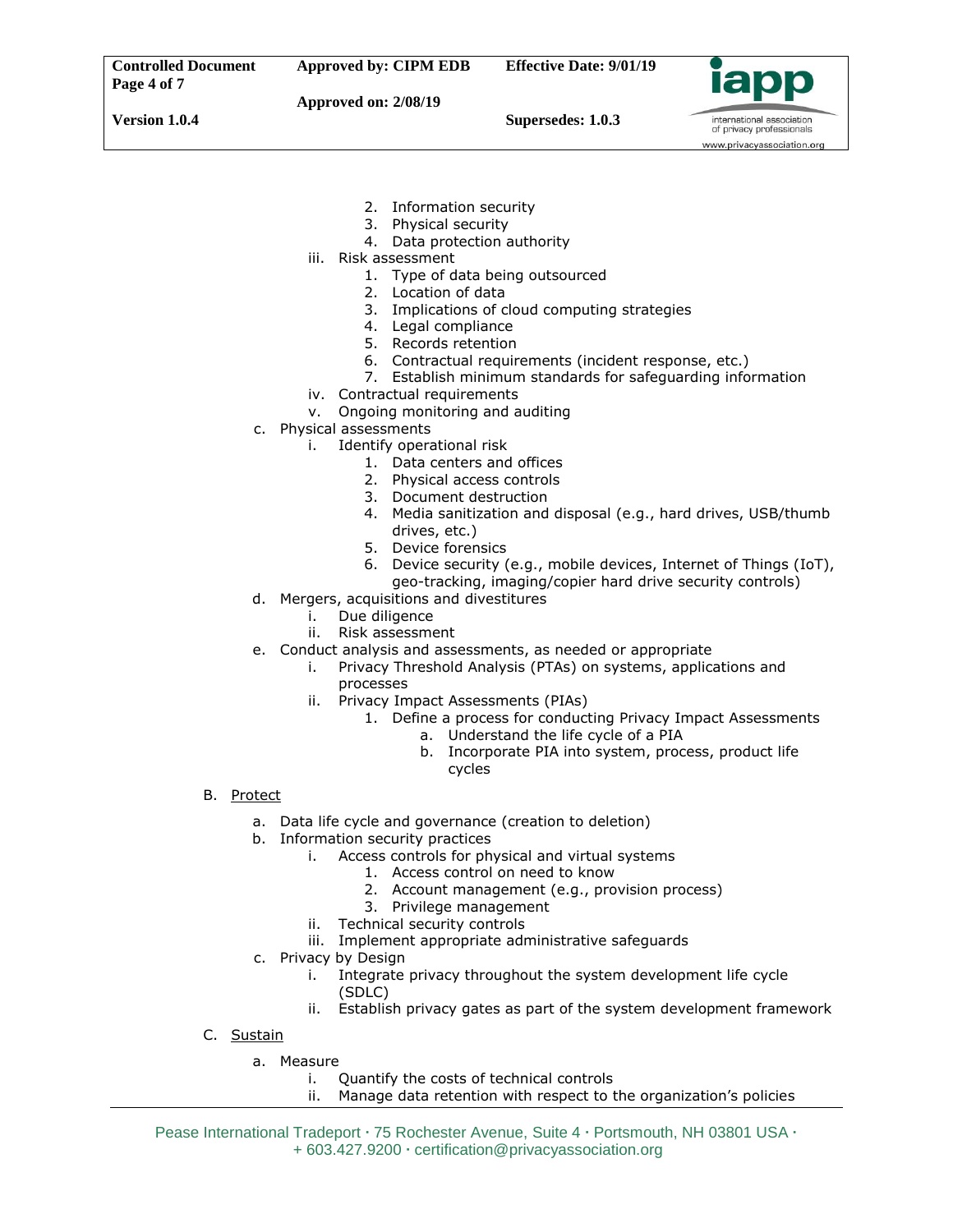iii. Define the methods for physical and electronic data destruction

www.privacyassociation.org

- iv. Define roles and responsibilities for managing the sharing and
	- disclosure of data for internal and external use
- b. Align
	- i. Integrate privacy requirements and representation into functional areas across the organization
		- 1. Information security
		- 2. IT operations and development
		- 3. Business continuity and disaster recovery planning
		- 4. Mergers, acquisitions and divestitures
		- 5. Human resources
		- 6. Compliance and ethics
		- 7. Audit
		- 8. Marketing/business development
		- 9. Public relations
		- 10. Procurement/sourcing
		- 11. Legal and contracts
		- 12. Security/emergency services
		- 13. Finance
		- 14. Others
- c. Audit
	- i. Align privacy operations to an internal and external compliance audit program
		- 1. Knowledge of audit processes
		- 2. Align to industry standards
	- ii. Audit compliance with privacy policies and standards
	- iii. Audit data integrity and quality and communicate audit findings with stakeholders
	- iv. Audit information access, modification and disclosure accounting
- d. Communicate
	- i. Awareness
		- 1. Create awareness of the organization's privacy program internally and externally
		- 2. Ensure policy flexibility in order to incorporate legislative/regulatory/market requirements
		- 3. Develop internal and external communication plans to ingrain organizational accountability
		- 4. Identify, catalog and maintain documents requiring updates as privacy requirements change
	- ii. Targeted employee, management and contractor training
		- 1. Privacy policies
			- 2. Operational privacy practices (e.g., standard operating instructions), such as
				- a. Data creation/usage/retention/disposal
				- b. Access control
				- c. Reporting incidents
				- d. Key contacts
- e. Monitor
	- i. Environment (e.g., systems, applications) monitoring
	- ii. Monitor compliance with established privacy policies
	- iii. Monitor regulatory and legislative changes
	- iv. Compliance monitoring (e.g. collection, use and retention) 1. Internal audit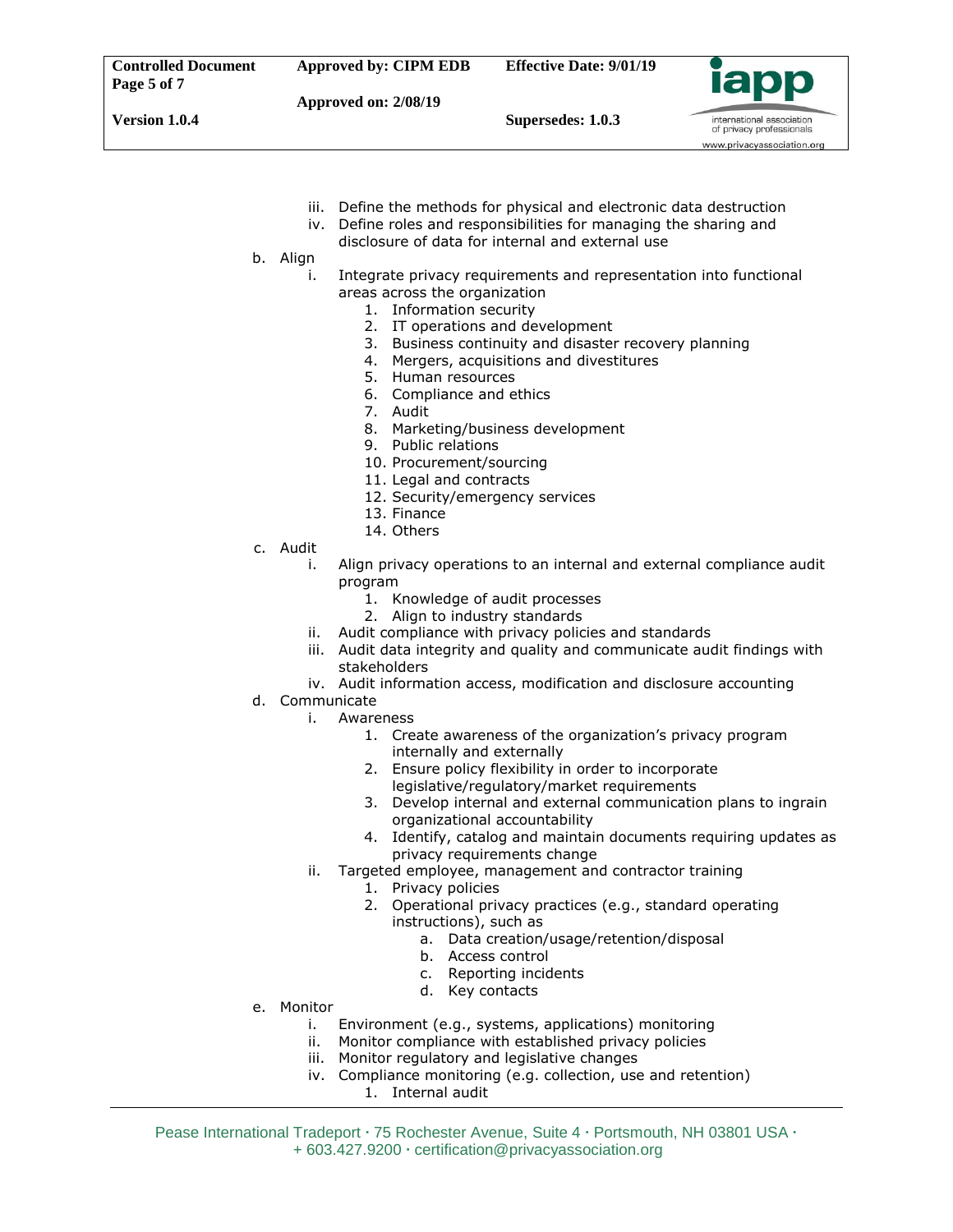

international association

**Version 1.0.4**

**Supersedes: 1.0.3**

of privacy professionals www.privacyassociation.org

- 2. Self-regulation
- 3. Retention strategy
- 4. Exit strategy

#### D. Respond

- a. Information requests
	- i. Access
	- ii. Redress
	- iii. Correction
	- iv. Managing data integrity
- b. Privacy incidents
	- i. Legal compliance
		- 1. Preventing harm
			- 2. Collection limitations
			- 3. Accountability
		- 4. Monitoring and enforcement
	- ii. Incident response planning
		- 1. Understand key roles and responsibilities
			- a. Identify key business stakeholders
				- 1. Information security
				- 2. Legal
				- 3. Audit
				- 4. Human resources
				- 5. Marketing
				- 6. Business development
				- 7. Communications and public relations
				- 8. Other
			- b. Establish incident oversight teams
		- 2. Develop a privacy incident response plan
		- 3. Identify elements of the privacy incident response plan
		- 4. Integrate privacy incident response into business continuity planning
	- iii. Incident detection
		- 1. Define what constitutes a privacy incident
		- 2. Identify reporting process
		- 3. Coordinate detection capabilities
			- a. Organization IT
			- b. Physical security
			- c. Human resources
			- d. Investigation teams
			- e. Vendors
	- iv. Incident handling
		- 1. Understand key roles and responsibilities
		- 2. Develop a communications plan to notify executive management
	- v. Follow incident response process to ensure meeting jurisdictional,
		- global and business requirements
			- 1. Engage privacy team
			- 2. Review the facts
			- 3. Conduct analysis
			- 4. Determine actions (contain, communicate, etc.)
			- 5. Execute
			- 6. Monitor